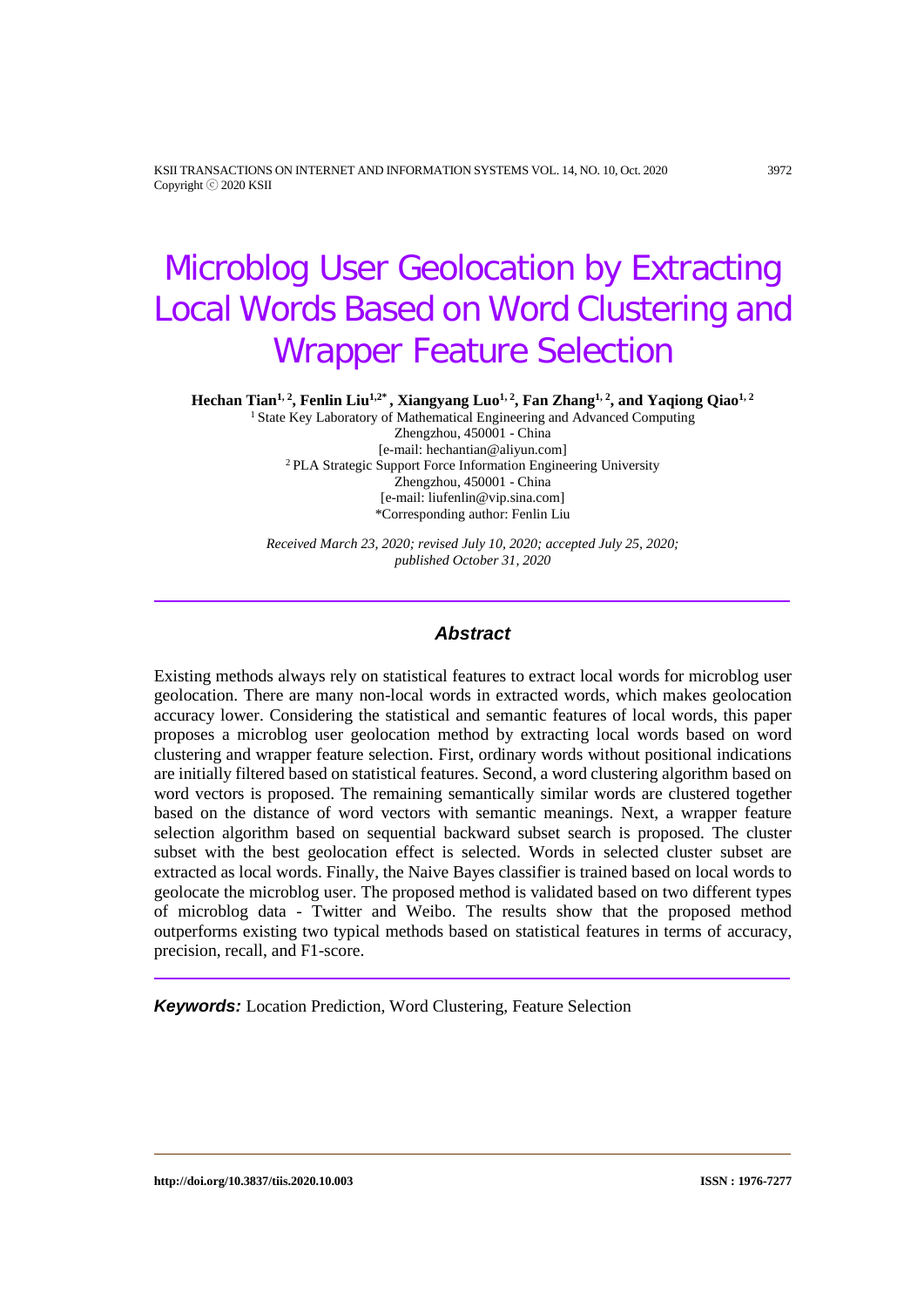## **1. Introduction**

**M**icroblog, such as Twitter and Weibo, is developing very fast and has hundreds of millions of users. Microblog users can interact with friends, share real-time updates, and send tweets with geo-tags. Users, online friendships, and generated tweets jointly form a virtual world. As a linkage between the virtual world and the real society, the location of microblog users could be utilized for many location-based applications, such as targeted advertising, regional communities discovering, news popularity predicting, and public opinion monitoring [1-4]. Due to the restriction of privacy protection [5], the locations of microblog users can only be obtained from the public profiles and geo-tags. However, related statistics show that about 21% of Twitter users declare their locations in profiles [6], and only 0.42% of all tweets contain a geo-tag [7]. Therefore, microblog user geolocation is worth studying. Existing geolocation approaches can be divided into two categories: text-based and network-based approaches.

Network-based methods mainly treat interactive users as friends and infer users' location based on the location of users' friends, the relationship between friends and regions, and the closeness between users' friendships. The first kind of approaches [8, 9] based on the location of users' friends add up the corresponding location total number of users' direct and 2-hop friends, and infer the location with the largest number as the inferred location. Different from the former two approaches, Backstrom et al. [10] observe that the probability of two users becoming friends is inversely proportional to the distance between them, and infer the most likely location using these probabilities. McGee et al. [11] further reveal the relationship between the distance of users and related factors (the information of users' followers, the number of interactions, etc. ) and use these factors to measure the relationship between users for location inference. Rout et al. [12] also observe that users interact more frequently with people who are closer to them, and infer user location based on the strength of users' friendships. These approaches [10-12] infer users' location based on the relationship between friends and regions. Different from them, Kong et al. [13] firstly compute the cosine similarity of two users' friends as their social tightness coefficient, and then weight which of user's friends are likely to be most predictive of their location based on the social tightness coefficient.

Additionally, some approaches [14, 15] extend the label propagation algorithm to geolocate user based on the mention network. Location labels are passed from the labeled users to the unlabeled users based on adjacency relationship between users. Some following approaches [16, 17] consider the adverse effect of the "celebrity" on location inference, and remove related celebrity users. Then users are geolocated based on refined mention network through label propagation. The limitation of existing network-based approaches is that it is impossible to geolocate isolated users who do not have any interaction with other users.

The main assumption of text-based approaches is that language is geographically biased. Thus, different regionally characteristic words, such as dialects and places, will appear in the texts generated by users in different regions. Eisenstein et al. [18] analyze the relationship between latent topics and geographic regions, and propose a geolocation method for the user-generated raw tweet. Unlike Eisenstein et al. [18], Cheng et al. [19] select words related to cities from texts, and infer the probability of a given user from one city based on selected words. This method can infer the city-level location of Twitter users. Based on the idea of selecting local words, Hecht et al. [20] propose a user geolocation method based on word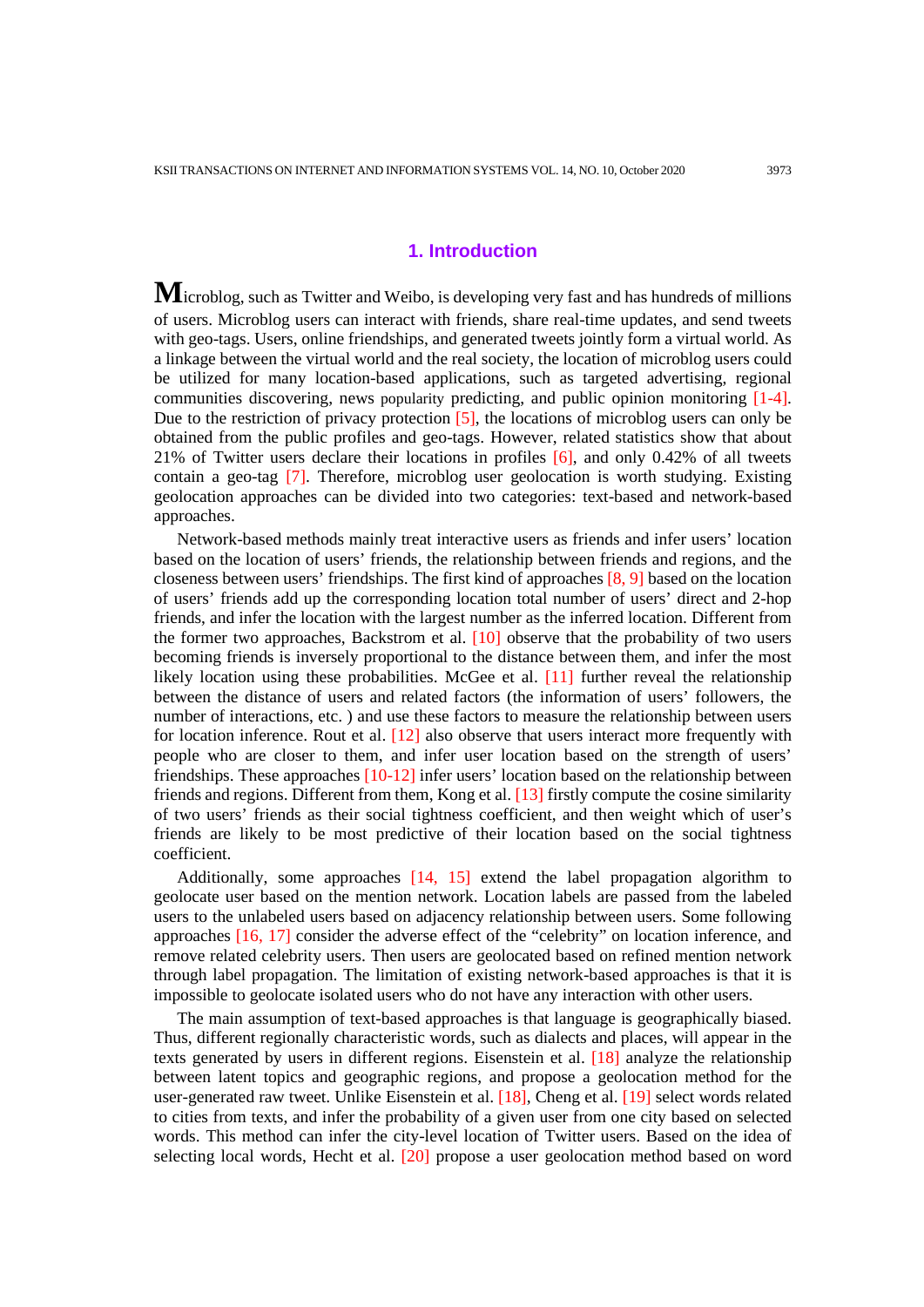frequency statistics and Bayes model, which can infer the state-level location of American Twitter users.

To select local words better for Microblog user geolocaiton, Han et al. [21] consider that the distribution of local words should be more biased than ordinary words, and extract local words based on information gain rate (IGR) or maximum entropy to train a Naive Bayes classifier for location inference. On this basis, Han et al. [22] compared several methods of local words extraction. The experimental results show that local words extraction based on IGR are more helpful for location inference. Chi et al. [23] extract local words based on IGR and various textual features (country/city names, #hashtags, and @mentions) based on frequency statistics to predict the locations of Twitter users and tweets. The idea of above methods is very good at geolocating users using extracted local words. It is possible to geolocate user well, solely based on text. And text-based methods can compensate for the inadequacy of network-based methods that can not geolocate isolated users.

Existing text-based methods only rely on statistical features to extract local words. There are still some non-local words in the extracted words, which make geolocation accuracy lower. To this end, this paper proposes a microblog user geolocation method based on word clustering and wrapper feature selection to extract local words. The proposed method combines word embedding method with the existing method based on statistical features. The proposed method could extract local words more effectively by considering statistical and semantic features of words. On one hand, ordinary words without positional indications are initially filtered based on IGR. On the other hand, local words are extracted based on word clustering and wrapper feature selection. Considering the statistical and semantic features of local words, the method extracts local words more accurately. The Naive Bayes classifier is trained based on extracted local words to geolocate users. Experiments on two different types of microblog data show that the proposed method outperforms existing two typical methods based on statistical features in terms of accuracy, precision, recall, and F1-score.

The main contributions of this paper are as follows. Firstly, a word clustering algorithm based on word vectors is proposed. The clustering algorithm combines the existing word embedding method to convert words into word vectors with semantic meanings. The algorithm can gather semantically similar words into the same cluster, which is helpful for efficient extraction of local words. Secondly, a wrapper feature selection algorithm based on sequential backward subset search is presented. The algorithm can select the best cluster subset from all word clusters based on geolocation effect. Words in selected cluster subset are extracted as local words to train Naive Bayes classifier, which can improve geolocation accuracy.

The rest of this paper is organized as follows. Section 2 describes the proposed microblog user geolocation method based on word clustering and wrapper feature selection to extract local words. Section 3 analyses the reason why the proposed method can improve geolocation accuracy in principle. Section 4 conducts experiments based on two different types of microblog data, and analyzes the results of the proposed method and two existing typical methods. Finally, Section 5 concludes this paper.

## **2. Proposed Method**

To select local words better, the proposed method considers statistical and semantic features of words. Combining word embedding method with the existing method based on statistical features, this paper proposes a text-based microblog user geolocation method. This method extracts local words based on word clustering and wrapper feature selection, and trains Naive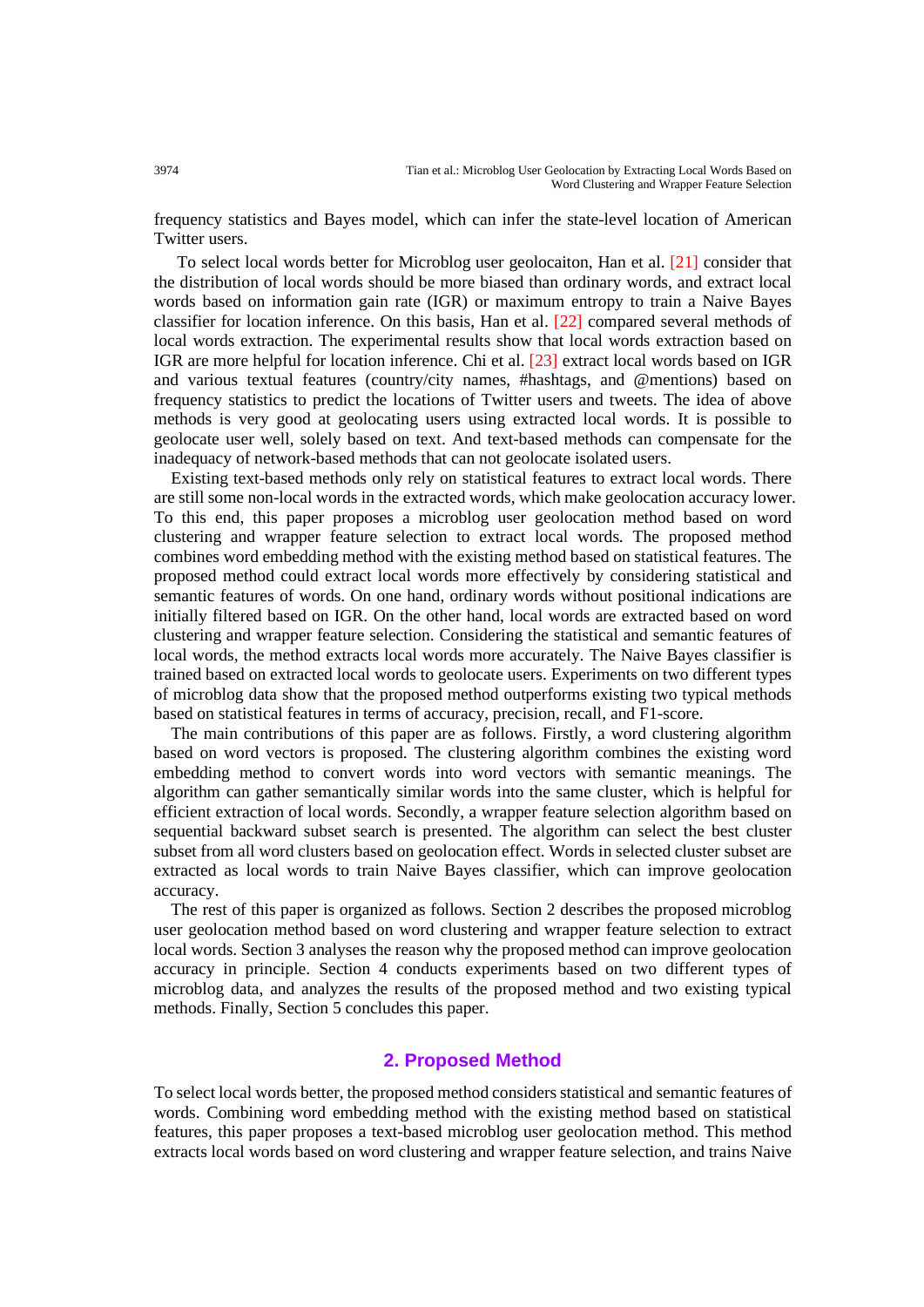Bayes classifier to geolocate microblog user. The overall framework of the proposed method is shown in **Fig. 1**. To describe the proposed method more clearly, we define the following terms, as shown in **Table 1**.

| <b>Table 1.</b> Terms used in the proposed method |                                                                                     |  |  |  |  |
|---------------------------------------------------|-------------------------------------------------------------------------------------|--|--|--|--|
| Terms                                             | Definition                                                                          |  |  |  |  |
| L                                                 | the set of all users' locations                                                     |  |  |  |  |
| $\mathbf{U}_{\text{tr}}$                          | the training set of users whose locations are known                                 |  |  |  |  |
| $\mathbf{U}_{\text{te}}$                          | the test set of users whose locations are unknown                                   |  |  |  |  |
| $\mathbf{U}_{\text{tr},j}$                        | the set of users in $U_{tr}$ locating at $l_i$                                      |  |  |  |  |
| W                                                 | the set of raw words after word segmention for texts generated by users in $U_{tr}$ |  |  |  |  |
| $\mathbf{W}$                                      | the set of remaining words after removing low-frequency words and stop-words        |  |  |  |  |
| $\mathbf{W}^{\mathsf{T}}$                         | the set of remaining words after filtering words based on IGR                       |  |  |  |  |
| $\textbf{W}^*$                                    | the set of the extracted local words                                                |  |  |  |  |
| V                                                 | The set of word vectors of words in $W$                                             |  |  |  |  |
|                                                   | The set of word vectors of words in $W$                                             |  |  |  |  |



The main phases are as follows:

(1) data preprocessing. This phase mainly includes four steps: merging tweets, word segmentation, removing stop-words, and removing words whose frequency are less than  $N<sub>1</sub>$ .

(2) word filtering. Following Han et al. [21], IGR of remianing words after data preprocessing are computed. And words whose IGR are smaller than  $N_2$  are filtered.

(3) word vector computing. All texts in trainging set are used as the corpus of word vectors computing. The existing word embedding method is used to convert word into word vectors based on words' context.

(4) word clustering. The proposed word clustering algorithm based on word vectors is used to divide the remaining words after word filtering into *k* clusters.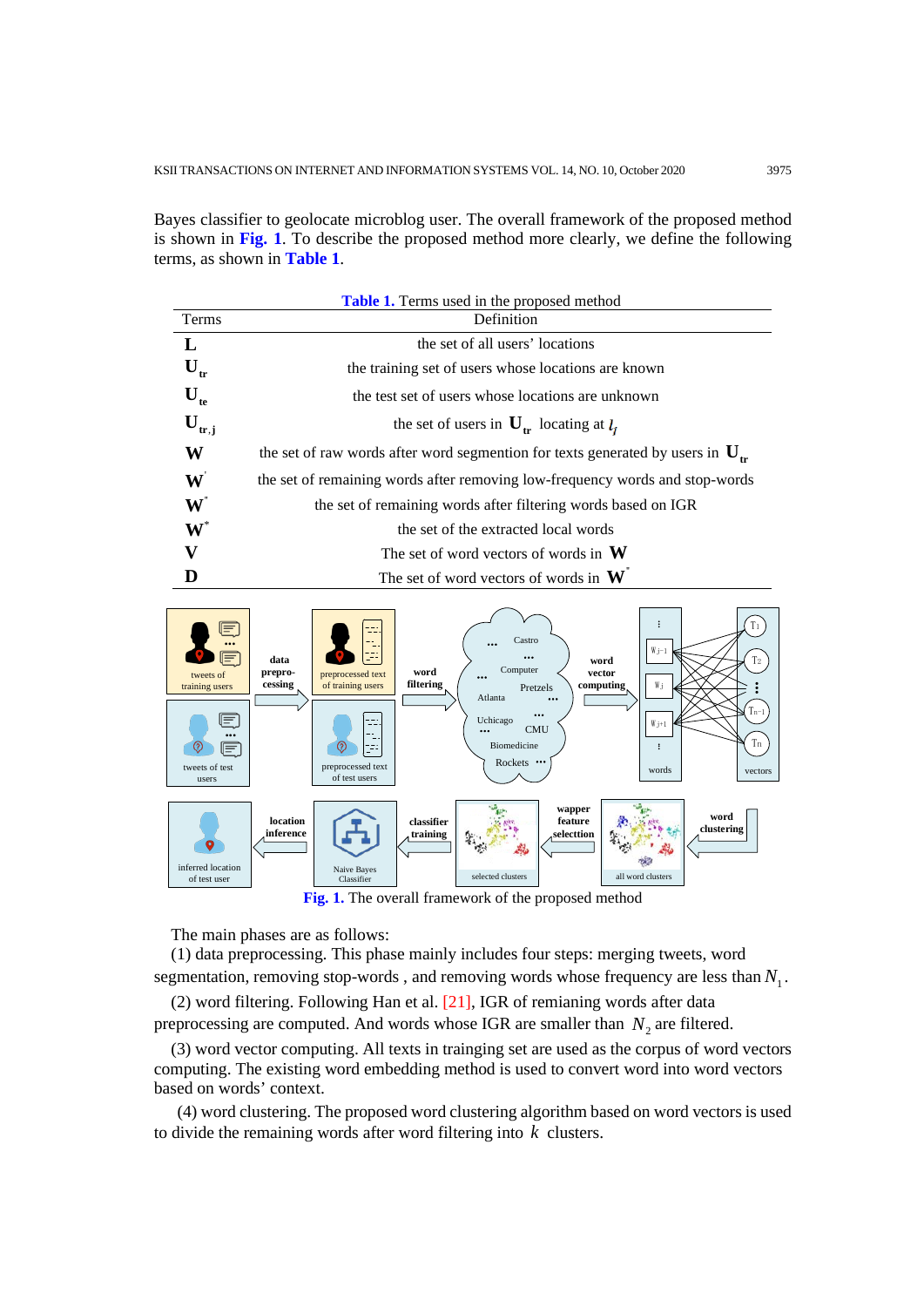(5) wrapper feature selection. The proposed wrapper feature selection algorithm based on sequential backward subset search is used to select the best cluster subset based on geolocation effect. The words in the selected cluster subset are extracted as local words.

(6) classifier training. The training process of Naive Bayes classifier is the calculation process of probabilities. The training set is used to calculate the prior probability of each location and the conditional probability of each local word appearing in each location.

(7) location inference. Naive Bayes classifier is used to geolocate user. Specifically, based on local words in each test user text, the probability of each test user locating at each location is calculated. The location with the highest probability is inferred as the location of the test user.

In the above phases, data preprocessing, word clustering, wrapper feature selection, classifier training and location inference are the most critical phases. The following four parts are discussed in detail.

## **2.1 Data Preprocessing**

The specific process of data preprocessing is shown in **Fig. 2**. First, all tweets generated by each user are merged into one text, namely, one user corresponds to one text. Then, the text content is segmented sentence by sentence. For texts in different language types, the operation of word segmentation is always different. For English texts, firstly use the existing English Entity Name Recognition (NER) tool to identify the entity names, and the identified entity name composed of several words will be merged into one word. And then the remaining English words are separated by spaces. For Chinese texts, use the existing Chinese word segmentation tool to segment words. **Table 2** show the examples of word segmentation for Twitter user text. Next, stop-words are removed based on corresponding stop-word vocabulary. For text of different language types, it is necessary to construct corresponding stop-word vocabulary. Finally, words whose frequency are less than  $N_1$  are also removed.



**Fig. 2.** Diagram of data preprocessing process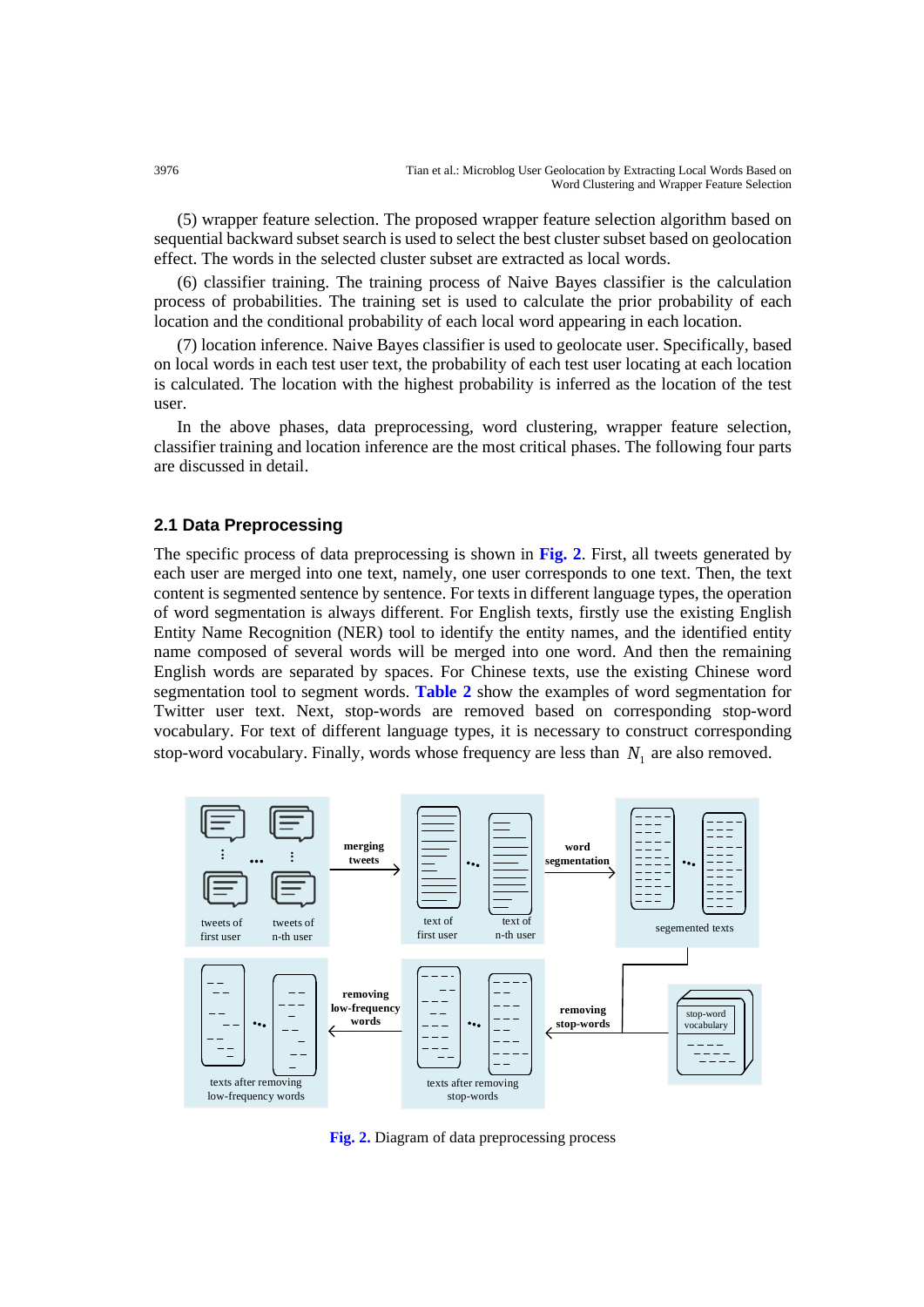| <b>Table 2.</b> Word Segmentation Example for Twitter User Text |                                                                   |  |  |  |
|-----------------------------------------------------------------|-------------------------------------------------------------------|--|--|--|
| <b>Text Status</b>                                              | <b>Text Content</b>                                               |  |  |  |
| Before word                                                     | Amazing how many nutrition podcasts you can listen to on the way  |  |  |  |
| segmentation                                                    | from New York to South Carolina                                   |  |  |  |
| After word                                                      | Amazing/how/many/nutrition/podcasts/you/can/listen/to/on/the/way/ |  |  |  |
| segmentation                                                    | from/NewYork/to/SouthCarolina                                     |  |  |  |

## **2.2 Word Clustering**

In order to divide differently semantical words into different clusters, a word clustering algorithm based on word vectors is proposed, as shown in Algorithm 1.

Algorithm 1: Word clustering based on word vectors **Input: W**'' , **V** , *k*

(1) initialize the set of word vectors to be clustered:  $D = \emptyset$ (2) **for**  $i = 1, 2, ..., |W^{\dagger}|$  **do** (3) find word vector  $v_i$  of word  $w_i$  from  $\mathbf{V}: D = D \cup \{w_i\}$ (4) **end for** (5) initialize *k* center points of clusters:  $\{m_1, m_2, ..., m_k\}$ (6) **repeat** (7) let  $C_i = \emptyset$ ,  $A_i = \emptyset$  ( $1 \le i \le k$ ) (8) **for**  $j = 1, 2, ..., |W^{\dagger}|$  **do** (9) **for**  $i = 1, 2, ..., k$  **do** (10) calculate the distance  $d_{ii}$  between  $v_i$  and  $m_i$ (11) **end for** (12) find the cluster center point  $m_{\tau_j}$  nearest to  $v_j$ (13) delegate  $v_j$  into the corresponding cluster set:  $C_{\tau_j} = C_{\tau_j} \cup \{v_j\}$ (14) delegate *w<sub>j</sub>* into the corresponding word cluster set:  $A_{\tau_i} = A_{\tau_i} \cup \{w_i\}$ (15) **end for** (16) **for**  $i = 1, 2, ..., k$  **do** (17) calculate the mean value of all word vectors:  $m_i = \frac{1}{|C_i|} \sum_{v \in C_i}$  $m_i = \frac{1}{|C_i|} \sum_{v \in C_i} v_i$ (18) **end for** (19) **if**  $m_i = m_i$  **then**  $(20)$   $m_i = m_i$ (21) **else** (22) keep the current center point of the *i* th cluster unchanged (23) **end if** (24) **until** the center points of all clusters are not changing **Output:** word clustering result  $\{A_1, A_2, ..., A_k\}$  of words in **W**<sup>\*</sup>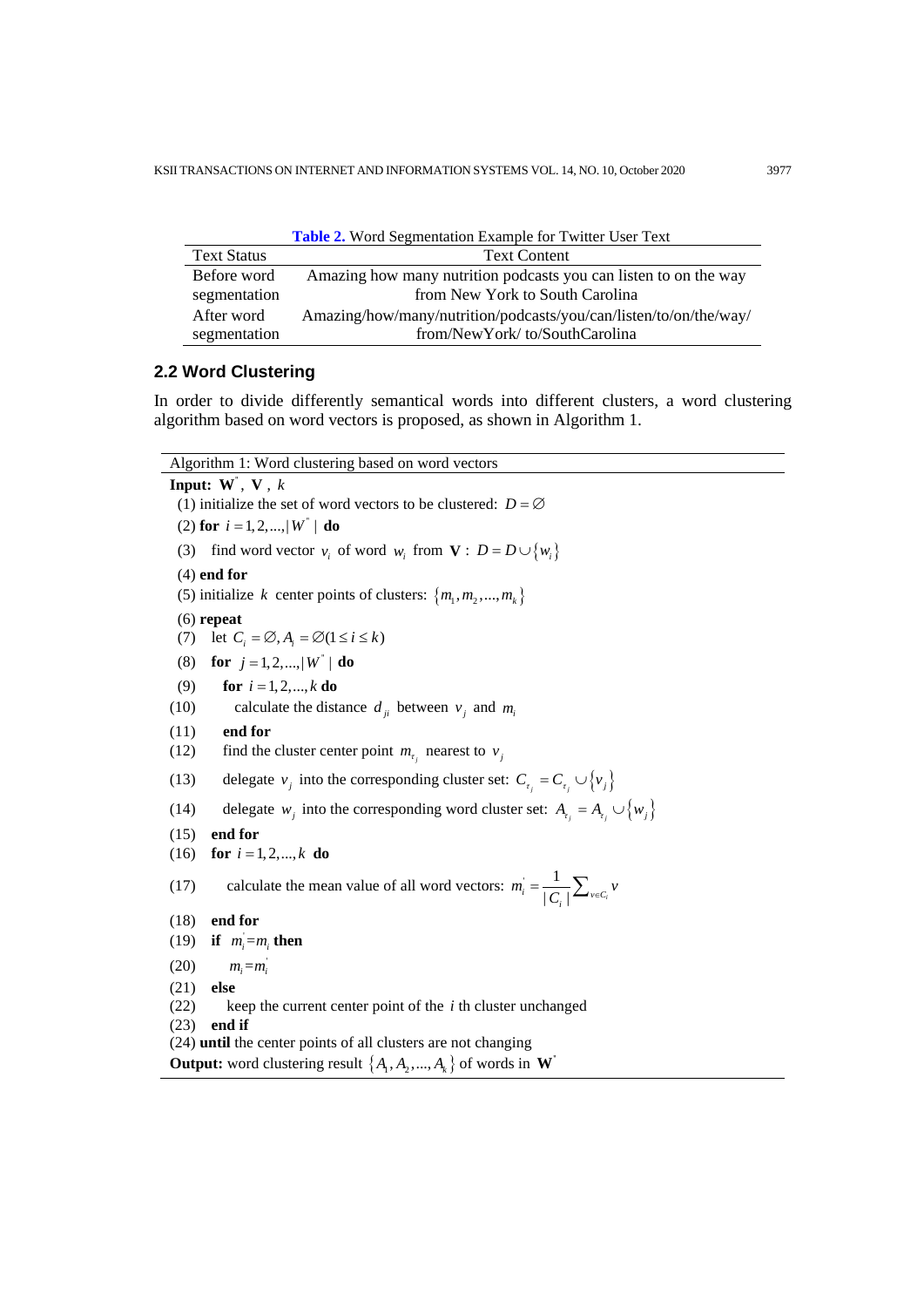In Algorithm 1, there are three key points when clustering words. Firstly, corresponding word vectors of words in **W**'' should be found from **V** . Secondly, *k* center points of clusters are initialized based on the principle of the farthest distance. To be specific, a word vector in **D** is randomly selected as the center point of the first initial class cluster. The center point of the second initial class cluster is the word vector, which is farthest from the center point of the first initial class cluster. And the word vector which is the farthest from the center points of the first two initial class clusters, is selected as the center point of the third initial class cluster. The rest center points of class clusters are selected by analogy. Finally, words are clustered based on the distance of word vectors. The distance between each word vector and each center point of each initial class cluster is calculated. Each word vector is divided into the cluster where the nearest center point of class cluster is located. At the same time, the word vector corresponding to word is divided into the corresponding word cluster. The mean value of all word vectors in each cluster is calculated to be the new center point of each class cluster. Repeating the above process of dividing word clusters based on the distance of word vectors until the center points of all clusters are not changing.

### **2.3 Wrapper Feature Selection**

In order to select the best cluster subset with the best geolocation effect from *k* word clusters for location inference, a wrapper feature selection algorithm based on sequential backward subset search is proposed, as shown in Algorithm 2.

Algorithm 2: Wrapper feature selection based on sequential backward subset search **Input:**  $\{A_1, A_2, ..., A_k\}$ , training set (1) initialize the cluster subset:  $A^* = \{A_1, A_2, ..., A_k\}$ (2) initialize the number of clusters in  $A^*$ :  $d = k$ (3) words in  $A^*$  are extracted as local words, the average geolocation error rate  $e^*$  of the classifier (4) trained using 5-fold cross-validation on training set is estimated  $(5)$  **for**  $i = 1, 2, ..., k$  **do** (6) **for**  $j = 1, 2, ..., d$  **do** (7) delete the *j*th cluster from the current subset  $A^*$  to form new subset  $A^j$ (8) words in  $A^j$  are extracted as local words, the average geolocation error rate  $e^j$  of the (9) classifier trained using 5-fold cross-validation on training set is estimated (10) **end for** (11) find the subset  $\vec{A}$  with the smallest geolocation error rate from all new subsets (12) update  $e$  to the average geolocation error rate of  $\vec{A}$ (13) **if**  $e^* \leq e^*$  **then** (14) stop subset search, and jump out of the loop (15) **else** (16) update  $A^*$  to the best cluster subset  $A^*$  found in this round, update  $e^*$  to  $e^*$ , update  $d$ (17) **end if** (18) **end for Output:** the selected subset  $A^*$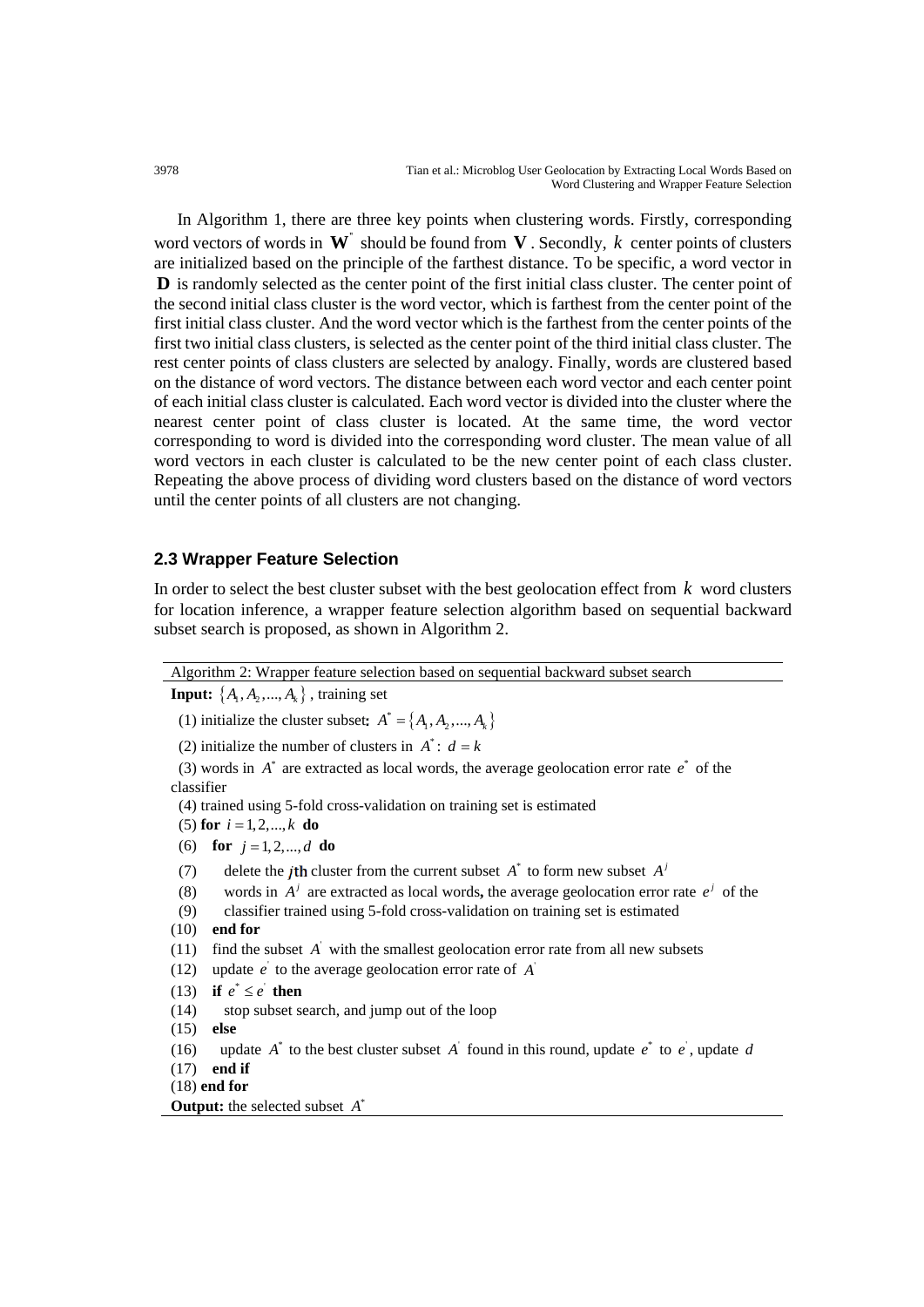The algorithm considers each word cluster as a whole feature, and the process of word cluster subset selection from all word clusters is similar to that of feature subset selection. Input of Algorithm 2 is *k* word clusters and training set. Output is the selected cluster subset with best geolocation effect. All words in the selected cluster subset are extracted as local words. This algorithm adopts the heuristic strategy of sequential backward subset search for searching the cluster subset from the complete set which included *k* word clusters. In each round of cluster subset search, removing each cluster from the current subset forms a new subset. The classifier is trained based on words in each new subset on the training set. Using 5-fold cross-validation, the average geolocation error rate of each new trained classifier is estimated. A new subset with the smallest geolocation error rate is selected and compared with the geolocation error rate of the current cluster subset. If the geolocation error rate of the selected new subset is lower than that of the current cluster subset, the current subset is updated to the selected new subset. Repeat this process until a arbitrary cluster is deleted, the geolocation error rate of the selected new subset is higher than that of the current cluster subset. Then, stop searching.

#### **2.4 Classifier Training and Location Inference**

The process of training the Naive Bayes classifier is the calculation process of probabilities.

Firstly, the prior probability of  $l_i$  is calculated using Equation 1.

$$
P(l_{j}) = \frac{|U_{tr,j}|}{|U_{tr}|}
$$
 (1)

Secondly, the conditional probability that  $w_i$  appears at  $l_j$  is calculated using Equation 2.

$$
P\left(w_i \mid l_j\right) = \frac{f_{w_i, l_j}}{\sum_{j=1}^{|L|} f_{w_i, l_j}}
$$
\n(2)

It's worth noting that some local words may not appear at some locations, which will make the conditional probabilities that the local words appear at the locations are computed as zero using Equation 2, resulting in common Zero-Probabilities of language model. Following Chi et al. [23], Laplace smoothing can be used to correct Equation 2, as Equation 3:

$$
P\left(w_i \mid l_j\right) = \frac{f_{w_i, l_j} + 1}{\sum_{j=1}^{|L|} f_{w_i, l_j} + |L|}
$$
\n(3)

Location inference is to calculate the probability that the user locating at each location. And the location with the highest probability is inferred as user geolocation result. Firstly, the probability that the test user  $u$  is from  $l_i$  is calculated using Equation 4:

$$
P(l_j | u) = P(l_j) \prod_{f_{w_i, l_j} > 0} P(w_i | l_j)
$$
\n
$$
(4)
$$

Secondly, as Equation 5, take the location with the highest probability as the inference result of the user *u* .

$$
l(u) = \arg\max_{l_j \in L} P(l_j | u)
$$
 (5)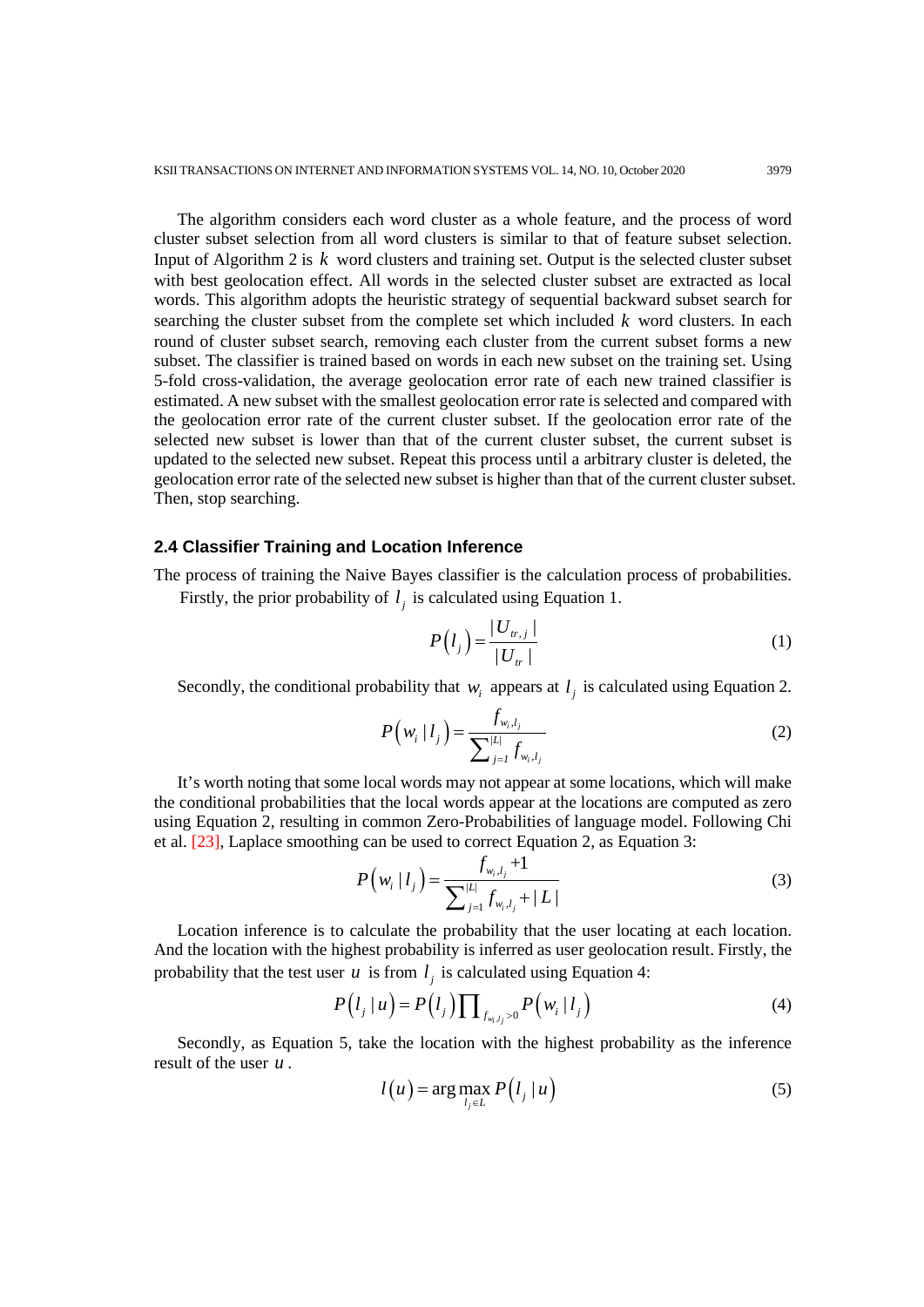3980 Tian et al.: Microblog User Geolocation by Extracting Local Words Based on Word Clustering and Wrapper Feature Selection

### **3. Principle Analysis**

This section analyses the reason why the proposed method can improve geolocation accuracy in principle.

**About data preprocessing.** Word segmentation is one of the standard preprocessing operations for text mining. Existing methods often segment English words by spaces, which will split some named entities consisting of words into multiple separate words, such as 'New York', 'Times Square', and 'Statue Of Liberty', etc. Different from the existing methods, the proposed method first identifies named entities and combines the named entities consisting of multiple words into one word. It means that 'New York' is treated as 'NewYork'. This word segmentation way is more conducive to extract local words. For example, 396852 original words are obtained from 358,412 tweets of Twitter users after word segmentation. Compared with other words, stop-words are widely used or have no practical meaning. Stop-words cannot indicate location and do not make contributions to geolocate users. Removing stop-words can not only reduce non-local words but also improve processing efficiency without affecting geolocation accuracy. After filtering stop-words in original words based on the English stop-word vocabulary, there are 395961 words left.

The low-frequency words may seldom appear at a certain location and contribute little to location inference. Moreover, in order to get a better word vectors for analyzing the semantic similarity of words, low-frequency words are often not considered. Removing low-frequency words is both reasonable and useful to reduce the computational cost of filtering words. Fig. 3(a) shows the statistical distribution about frequency of 395,961 words. It can be seen that frequency of 41.99% words is 1 and frequency of 19.74% words is 2. If only words whose frequency are less than 2 are removed, the computational cost of all remaining steps will increase sharply. Considering the computational cost of proposed method, removing words whose frequency are less than 3, there are still 151,534 words left.



**Fig. 3.** Statistical information of words. (a) The statistical distribution about frequency of 395,961 words. (b) The changing trend of the number of words as the threshold  $N<sub>2</sub>$ .

**About word filtering.** The IGR of a given word describes the ratio of its information gain to its intrinsic entropy. Words with larger IGR may be concentrated in a few locations and have relatively small intrinsic entropy, such as dialects, landmarks, and local proper nouns. At the same time, filtering out words with smaller IGR can reduce the computational cost of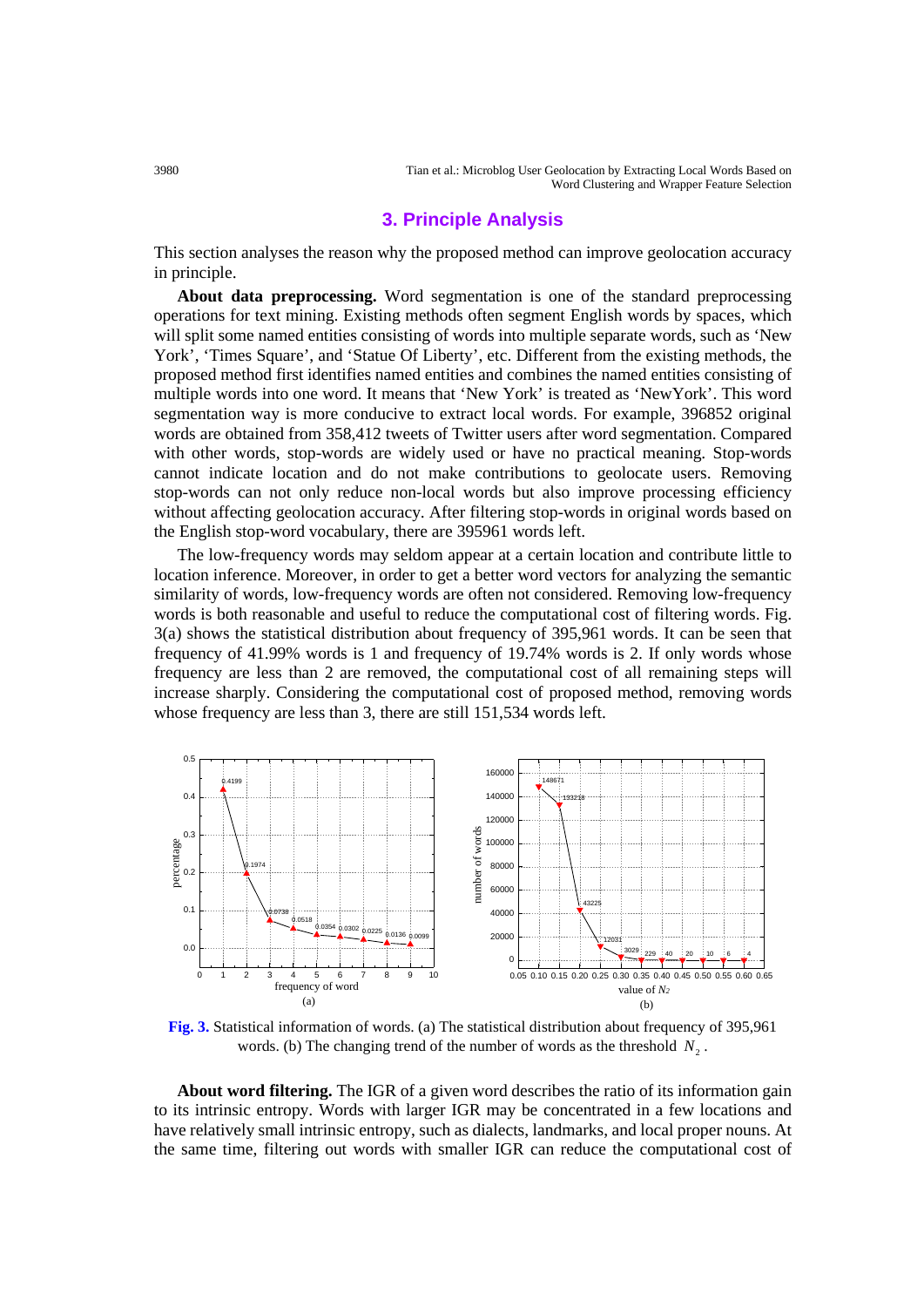LIWs selection. The IGR of 151,534 words are computed and sorted in descending order. As the threshold  $N_2$  increases, the number of remaining words decreases.

**Fig. 3(b)** shows the changing trend of the number of words as the threshold  $N_2$ . When  $N<sub>2</sub>$  is changed from 0.15 to 0.2, the number of words declines most dramatically. This is a particularly clear demarcation point. If  $N_2$  is set to 0.15, just a small number of words will be filtered, and a large number of words with small IGR will still be retained, causing a sharp increase in the computational cost of all following steps. If  $N_2$  is set to 0.25, a large number of words with high IGR will be filtered out, leading to excessive filtering of words. Therefore, the final threshold  $N_2$  is set to 0.2, and 43225 words are left.

**About word vectors computing**. The word vectors computed based on words' context can be used to compare the semantic similarities of words and effectively improve the effect of clustering words. Because of the much lower computational complexity, word2vec proposed by Mikolov et al. [24] is possible to compute very accurate high dimensional word vectors from a much larger data set. Therefore, it is suitable for us to compute word vectors using word2vec. Texts generated by the above Twitter users are used to compute word vectors of 151534 words. Based on the distance of word vectors, the semantically similarity of words are calculated. The examples of five words which are the most similar to 'New York', 'howdy', 'phone' and 'headache' are listed in **Table 3**. We can see that the most similar words to 'New York' are also city names, the most similar words to 'howdy' are also dialects, the most similar words to 'phone' are also daily life-related nouns, and the most similar words to 'headache' are also health-related words. This shows that word vectors computed using the word embedding method can be well used to analyze the semantic similarity of words.

| Table 3. Five words which are most similar to 'New York', 'howdy', 'phone' and 'headache' |            |          |            |          |            |           |            |
|-------------------------------------------------------------------------------------------|------------|----------|------------|----------|------------|-----------|------------|
| <b>New York</b>                                                                           |            | howdy    |            | phone    |            | headache  |            |
| word                                                                                      | similarity | word     | similarity | word     | similarity | word      | similarity |
| Chicago                                                                                   | 0.60078    | phillies | 0.65561    | computer | 0.63314    | fever     | 0.64315    |
| Atlanta                                                                                   | 0.56328    | trash    | 0.55560    | ipad     | 0.60835    | cold      | 0.63130    |
| <b>Boston</b>                                                                             | 0.54379    | Redneck  | 0.47348    | watch    | 0.58880    | cough     | 0.61807    |
| Detroit                                                                                   | 0.53773    | yankee   | 0.43600    | iphone   | 0.57744    | dizziness | 0.60023    |
| Houston                                                                                   | 0.53757    | tawk     | 0.42688    | sumsang  | 0.57049    | sneeze    | 0.56088    |

**About word clustering.** After word filtering, most remaining words can indicate specific locations, but there are still non-local noise words. To further filter non-local words, the proposed method extract local words based on word clustering and wrapper feature selection. The remaining words after word filtering are clustered using the proposed clustering algorithm based on word vectors, which can bring together semantically similar words to help local words selection. For example, 45 words are randomly selected from the remaining 43225 words. These 45 words are clustered using Algorithm 1 and reduce the dimensionality of word vectors using the descending dimension algorithm. The two-dimensional visualization of the clustering result of 45 randomly selected words is shown in **Fig. 4**. The words are grouped into 7 clusters, which are composed of subject terms, gourmet snacks, famous attractions, university names, local teams, representative landmarks, and city names, respectively. This shows that clustering words based on word vectors can effectively bring together semantically similar words.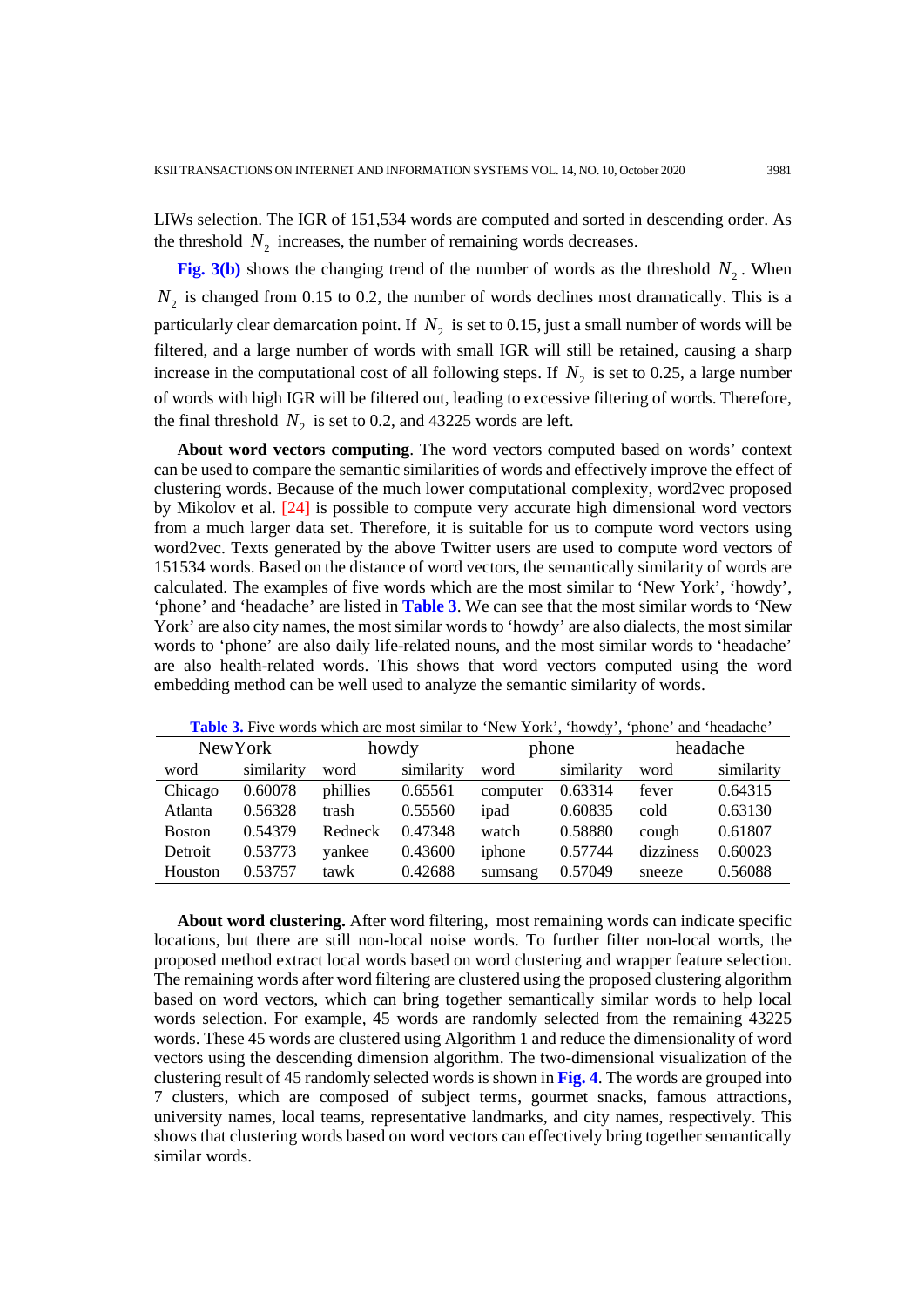3982 Tian et al.: Microblog User Geolocation by Extracting Local Words Based on Word Clustering and Wrapper Feature Selection



**Fig. 4.** The two-dimensional visualization of clustering result

**About wrapper feature selection.** The wrapper feature selection algorithm is one of feature selection methods in machine learning. The wrapper approach directly takes the performance of the classifier as the evaluation criteria of the selected clusters and can select the best subset from all clusters that is most beneficial to its performance. The sequential backward subset search strategy is one of feature subset selection methods. This subset search strategy searches for feature subsets from the complete set. Each time a feature is removed from the current feature subset, and the evaluation function value should be optimized by removing features. The proposed method uses the same idea to select the corresponding location indicative word clusters from all clusters formed by clustering. Using the wrapper feature selection algorithm based on sequential backward subset search, the corresponding location indicative word clusters can be selected quickly and efficiently.

Compared with the existing methods based on statistical features, the proposed method is further based on word clustering and wrapper feature selection, which can extract local words more accurately, thus improving geolocation accuracy.

# **4. Experiments**

In this section, we describe the datasets used in the experiments, highlight our experimental setup and discuss the results of proposed method and comparsion methods.

#### **4.1 Experimental Data**

For Weibo, we collected 274,459 users' data. The statistical results of the location information in profiles show that about 48.36% of users declared their city-level locations, about 22.16% of users declared their province-level locations, and the rest users did not explicitly declare their locations. In order to clean and remove the abnormal data, the users who claimed unclear locations or whose tweets were less than 5 were filtered out. In addition, delete cities with fewer than 100 users and take the users' claimed locations as the ground-truth. Finally, the city-level Weibo dataset, called Weibo(City) for short, consists of 102,735 users in 179 cities. According to the administrative division, determine the province-level locations of the users in Weibo(City). The province-level Weibo dataset, called Weibo(Prov) for short, consists of all users in Weibo(City) and other users who accurately claimed their province-level locations.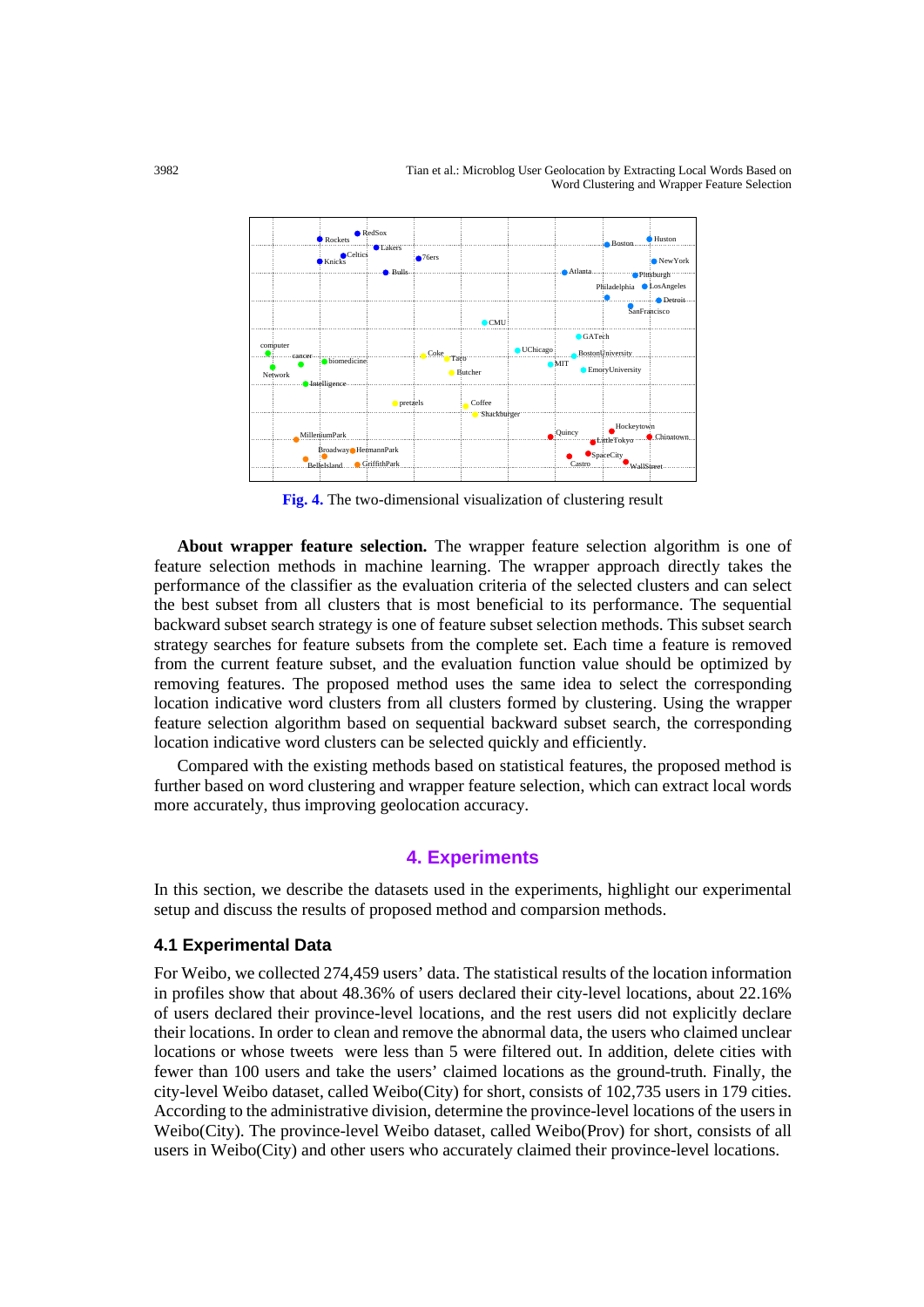For Twitter, we collected 594718 users' data. The statistical results of the location information in profiles show that about 41.5% of users declared their city-level locations and about 17.29% of users declared their state-level locations. We process Twitter data in the same way that Weibo data is processed. Finally, the city-level Twitter dataset, called Twitter(City) for short, consists of 235120 users in 378 cities. According to the administrative division, determine the state-level locations of the users in Twitter(City). The state-level Twitter dataset, called Twitter(State) for short, consists of all users in Twitter(City) and other users who accurately claimed their state-level locations.

**Table 4** lists the basic statistics of four datasets. In our experiments, each dataset is divided into two parts: 20% of the users are randomly selected as test data from all users in each location, and the remaining 80% are used as training data. We evaluate the performance of location inference using four measures for multi-class classification: accuracy (percentage of the users whose locations are inferred correctly), and precision, recall, and F1-score (the average precision, recall and F1-score of each class).

| <b>Table 4.</b> The basic statistics of four datasets |             |             |               |                |  |  |
|-------------------------------------------------------|-------------|-------------|---------------|----------------|--|--|
| Dataset                                               | Weibo(City) | Weibo(Prov) | Twitter(City) | Twitter(State) |  |  |
| No. of users                                          | 102735      | 154478      | 235120        | 337946         |  |  |
| No. of tweets                                         | 3085972     | 3862117     | 5728037       | 8279695        |  |  |
| No. of locations                                      | 179         | 34          | 378           | 50             |  |  |
|                                                       |             |             |               |                |  |  |

#### **4.2 Experimental Setup**

For Weibo data, use the existing Chinese word segmentation tool [25] for word segmentation. For Twitter data, the named entities are identified using the Stanford Named Entity Recognizer published by the Stanford University Natural Languages Research Group [26]. According to the relevant experience of text mining,  $N_1$  is set to 3. The value of  $N_2$  needs to be set according to statistical result of words' IGR. Specifically, set the thresholds at equal intervals and count the corresponding number of words, respectively. Then the threshold corresponding to the maximum variation of the number of words is selected as the final  $N<sub>2</sub>$ . We make Chinese and English stop-word vocabularies, containing 1598 words and 891 words, respectively. The parameter settings of computing word vectors using word2vec are shown in **Table 5**.

|           | <b>Table 5.</b> The parameter settings of computing word vectors |            |
|-----------|------------------------------------------------------------------|------------|
| Parameter | Description of parameter                                         | Value      |
| size      | the dimension of the output word vector                          | <b>200</b> |
| window    | the maximum distance between the current word and the            | 5          |
|           | target word in the sentence                                      |            |
| min_count | the word whose frequency is less than min_count is not           | 3          |
|           | calculated                                                       |            |
| sg        | sg=1 indicates training using the skip-gram model                |            |

Set the value of *k* . Considering the computational cost and estimation of clustering effect, we analyze the changing trend of within-cluster sum of squared errors (SSE) as *k* using the 'Elbow Rule' and find the elbow point to set the appropriate value of *k* . In short, the changing trend graph of SSE as *k* is like an elbow, and the value of *k* corresponding to the elbow point is probably the true number of clusters.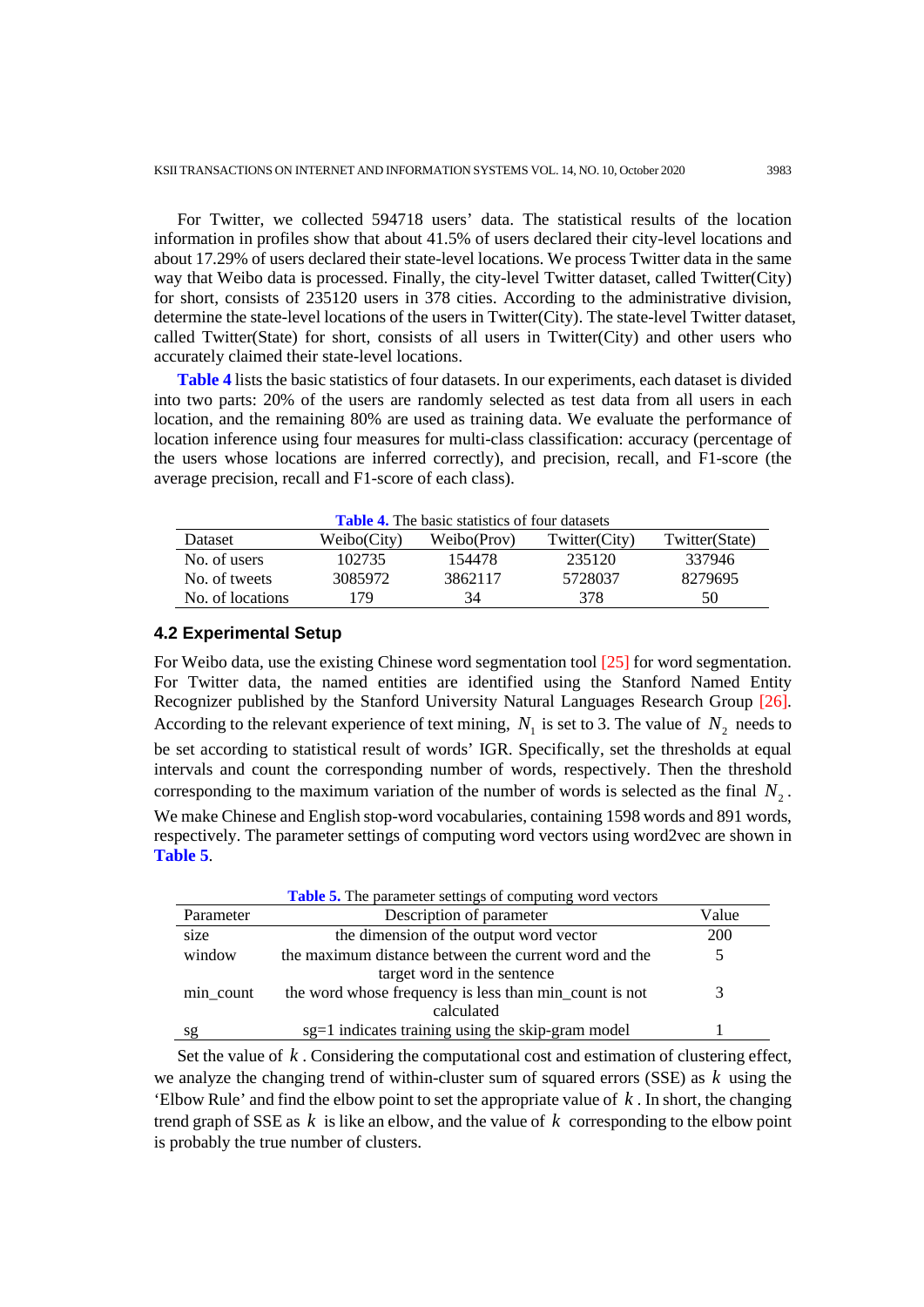#### **4.3 Experimental Results**

Firstly, the proposed method is used to extract local words from the training set of four datasets. **Table 6** lists the changes in the number of remaining words after different operations.

| <b>Table 6.</b> Statistical results of the number of remaining words after different operations |             |             |               |                |  |  |
|-------------------------------------------------------------------------------------------------|-------------|-------------|---------------|----------------|--|--|
| Dataset                                                                                         | Weibo(City) | Weibo(Prov) | Twitter(City) | Twitter(State) |  |  |
| After word<br>segementation                                                                     | 384328      | 400193      | 375917        | 391794         |  |  |
| After filtering<br>low-frequency words                                                          | 162,496     | 169198      | 158934        | 165647         |  |  |
| After filtering words<br>based on IGR                                                           | 46265       | 48267       | 45330         | 47250          |  |  |
| After wrapper feature<br>selection                                                              | 25864       | 27245       | 25093         | 28466          |  |  |

As shown in **Table 6**, after word filtering based on IGR, there are 46 265, 48 267, 45 330 and 47 250 words left for the four datasets, respectively. For the four datasets, different *k* values are set at intervals of 4, and the remaining words are clustered based on word vectors. According to the 'Elbow Rule', the corresponding values of *k* are setted as 28, 28, 32 and 32, respectively. From the clusters formed by Algorithm 1, local words are extracted by Algorithm 2. As shown in **Table 6**, 25864, 27245, 25093 and 28466 local words are extracted for four datasets, respectively. Finally, location inference is performed using the extracted local words.

The geolocation accuracy of proposed method, MNB-PART [23] and NB+IGR [21] on four datasets are shown in Table 7. It can be seen that the geolocation accuracy of our proposed method on the four datasets are higher than those of two comparison methods based on statistical features. And the geolocation accuracy of MNB-PART is the lowest. MNB-PART uses the textual features of high frequency as the features for location inference, but not all textual features of high frequency can indicate locations, which affects the geolocation accuracy. Besides, the geolocation accuracy of proposed method are still 4.66%, 3.58%, 5.72%, and 6.08% higher than those of NB+IGR.

NB+IGR [21] only selects local words based on statistical features (IGR), and outperforms MNB-PART [23] which selects local words based on word frequency statistics. The former two methods do not consider the semantic features of local words, there are still many non-local words in the set of selected words. Different from existing methods, the proposed method considers statistical and semantic features of local words. After filtering words based on words' IGR, the proposed method further selects the corresponding location indicative word clusters using the wrapper feature selection algorithm based on sequential backward subset search, which can further enhance the filtering effect of noise words and improve the geolocation accuracy.

**Table 7.** The geolocation accuracy of three methods on four datasets

| Dataset         | Weibo(City) | Weibo(Prov) | Twitter(City) | Twitter(State) |
|-----------------|-------------|-------------|---------------|----------------|
| MNB-PART[23]    | 0.4523      | 0.6315      | 0.4509        | 0.6247         |
| $NB+IGR[21]$    | 0.4752      | 0.6596      | 0.4637        | 0.6415         |
| Proposed method | 0.5218      | 0.6954      | 0.5209        | 0.7023         |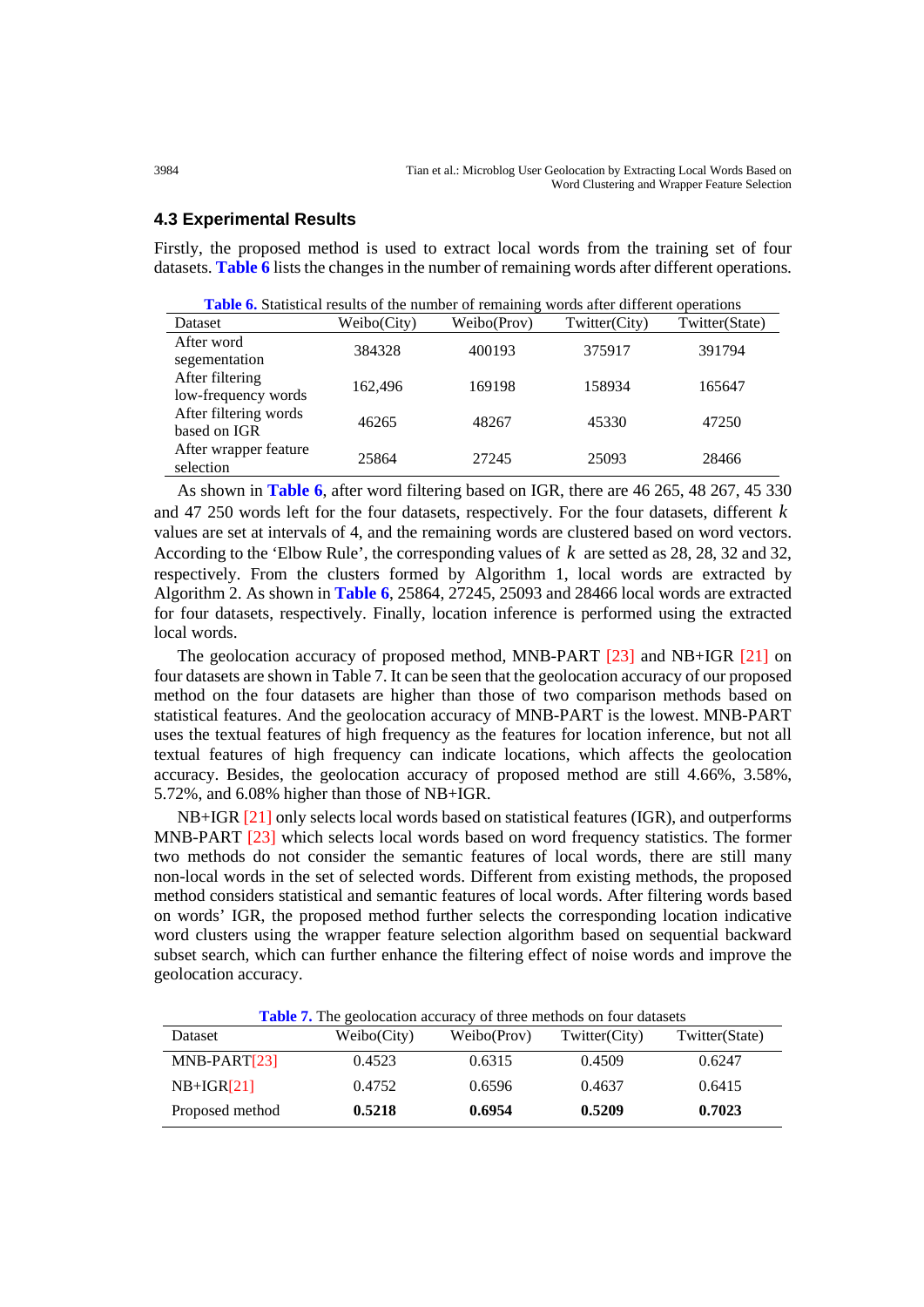On four datasets, the performance of three geolocation methods is evaluated using the three measures - precision, recall and F1-score, respectively. The comparison results of three geolocation methods are shown in **Fig. 5**. It can be seen clearly that the proposed method also outperforms two comparison methods in terms of precision, recall and F1-score, respectively.



**Fig. 5.** The comparison results of three geolocation methods. (a) The precision comparison of methods. (b) The recall comparison of methods. (c) The F1-score comparison of methods

Finally, we analyze the impact of threshold setting in the proposed method on the geolocation accuracy. **Fig. 6**(a) shows the geolocation accuracy of the proposed method on Twitter(State) and Weibo(Prov) datasets when varying the threshold  $N_1$  from 3 to 10. The results indicate that the performance is sensitive to the threshold, while a larger  $N<sub>1</sub>$  usually leads to slightly worse performance. It is logical for us to set the threshold  $N_1$  to 3 in our experiments. When setting the threshold  $N_1$  to 3, the threshold  $N_2$  are varied from 0.11 to 0.24. **Fig. 6**(b) shows the geolocation accuracy of the proposed method on Twitter(State) and Weibo(Prov) datasets under different thresholds. The results indicate that the geolocation accuracy is not sensitive to the threshold over a range. However, a too large or too small  $N_2$ will hurt the geolocation accuracy.



**Fig. 6.** The impact of threshold setting on the geolocation accuracy. (a) The impact of different  $N_1$  on the geolocation accuracy. (b) The impact of different  $N_2$  on the geolocation accuracy.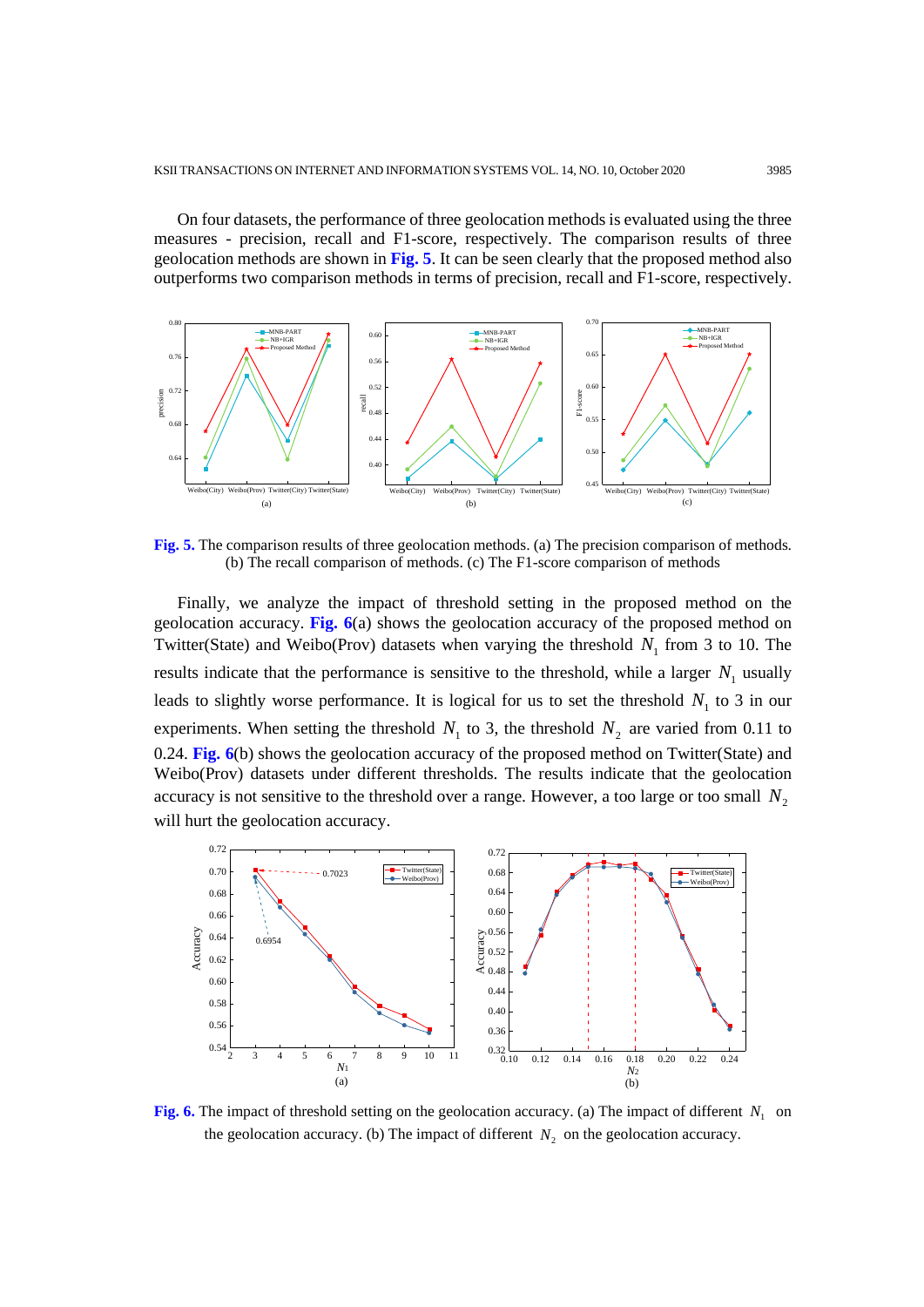3986 Tian et al.: Microblog User Geolocation by Extracting Local Words Based on Word Clustering and Wrapper Feature Selection

#### **5. Conclusion**

This paper studied the problem of microblog user geolocation, and proposed a text-based user geolocation method using extracted local words based on word clustering and wrapper feature selection. This method combines the word embedding method with the existing text-based geolocation method. A lot of ordinary words are filtered effectively based on IGR, which reduces the computational cost of word clustering. Taking full advantage of the ability of word embedding method in describing the semantic similarity of words, a word clustering algorithm based on word vectors is proposed. Combining with the existing feature selection methods, a wrapper feature selection algorithm based on sequential backward subset search is presented, which can extract local words with good geolocation effect and improve the geolocation accuracy. The effectiveness of the proposed method are also analyzed in principle.

Predicting the location of microblog users relying solely on text may have limitations. Our future plan is to propose a hybrid method to geolocate microblog user by combining the location indicative informations of text and friendship-based network.

#### **References**

- [1] O. Ajao, J. Hong and W. Liu, "A survey of location inference techniques on Twitter," *Journal of Information Science*, vol. 41, no. 6, pp. 855-864, December, 2015. [Article \(CrossRef Link\)](https://doi.org/10.1177/0165551515602847)
- [2] G. Jang and S.H. Myaeng, "Predicting event mentions based on a semantic analysis of microblogs for inter-region relationships," *Journal of Information Science*, vol. 44, no. 6, pp. 818-829, March, 2018. [Article \(CrossRef Link\)](https://doi.org/10.1177/0165551518761012)
- [3] K. Akyol and B. Şen, "Modeling and Predicting of News Popularity in Social Media Sources," *Computers, Materials & Continua*, vol. 61, no. 1, pp.69-80, 2019. [Article \(CrossRef Link\)](https://doi.org/10.32604/cmc.2019.08143)
- [4] C. You, D. Zhu, Y. Sun, A. Ye, G. Wu, N. Cao, J. Qiu and H. M. Zhou**,** "SNES: Social-Network-Oriented Public Opinion Monitoring Platform Based on ElasticSearch," *Computers, Materials & Continua,* vol. 61, no. 3, pp.1271-1283, 2019. [Article \(CrossRef Link\)](https://doi.org/10.32604/cmc.2019.06133)
- [5] P. Wang, Z. Wang, T. Chen and Q. Ma, "Personalized Privacy Protecting Model in Mobile Social Network," *Computers, Materials & Continua*, vol. 59, no. 2, pp.533-546, 2019. [Article \(CrossRef Link\)](https://doi.org/10.32604/cmc.2019.05570)
- [6] Z.Y. Cheng, J. Caverlee and K. Lee, "A content-driven framework for geolocating microblog users," *ACM Transactions on Intelligent Systems and Technology*, vol. 4, no. 1, pp. 1-27, February, 2013. [Article \(CrossRef Link\)](https://doi.org/10.1145/2414425.2414427)
- [7] K.M. Ryoo and S. Moon, "Inferring Twitter user locations with 10 km accuracy," in *Proc. of the 23rd International Conference on World Wide Web (WWW'14)*, pp. 643-648, April 7-11, 2014. [Article \(CrossRef Link\)](https://doi.org/10.1145/2567948.2579236)
- [8] C.A. Davis, G.L. Pappa, Diogo Rennó Rocha De Oliveira, and F.D.L. Arcanjo, "Inferring the location of twitter messages based on user relationships," *Transactions in Gis*, vol. 15, no. 6, pp. 735–751, December, 2011[. Article \(CrossRef Link\)](https://doi.org/10.1111/j.1467-9671.2011.01297.x)
- [9] S. Abrol and L. Khan, "Tweethood: Agglomerative clustering on fuzzy k-closest friends with variable depth for location mining," in *Proc*. *of the IEEE 2nd International Conference on Social Computing (SocialCom'10)*, pp. 153–160, August 20-22, 2010. [Article \(CrossRef Link\)](https://doi.org/10.1109/SocialCom.2010.30)
- [10] L. Backstrom, E. Sun and C. Marlow, "Find me if you can: Improving geographical prediction with social and spatial proximity," in *Proc. of the 19th International Conference on World Wide Web (WWW'10)*, pp. 61-70, April 26-30, 2010. [Article \(CrossRef Link\)](https://doi.org/10.1145/1772690.1772698)
- [11] J. McGee, J. Caverlee and Z.Y. Cheng, "Location prediction in social media based on tie strength," in *Proc. of the 22nd ACM International Conference on Conference on Information and Knowledge Management (CIKM'13)*, pp. 459-468, October 27 - November 1, 2013. [Article \(CrossRef Link\)](https://doi.org/10.1145/2505515.2505544)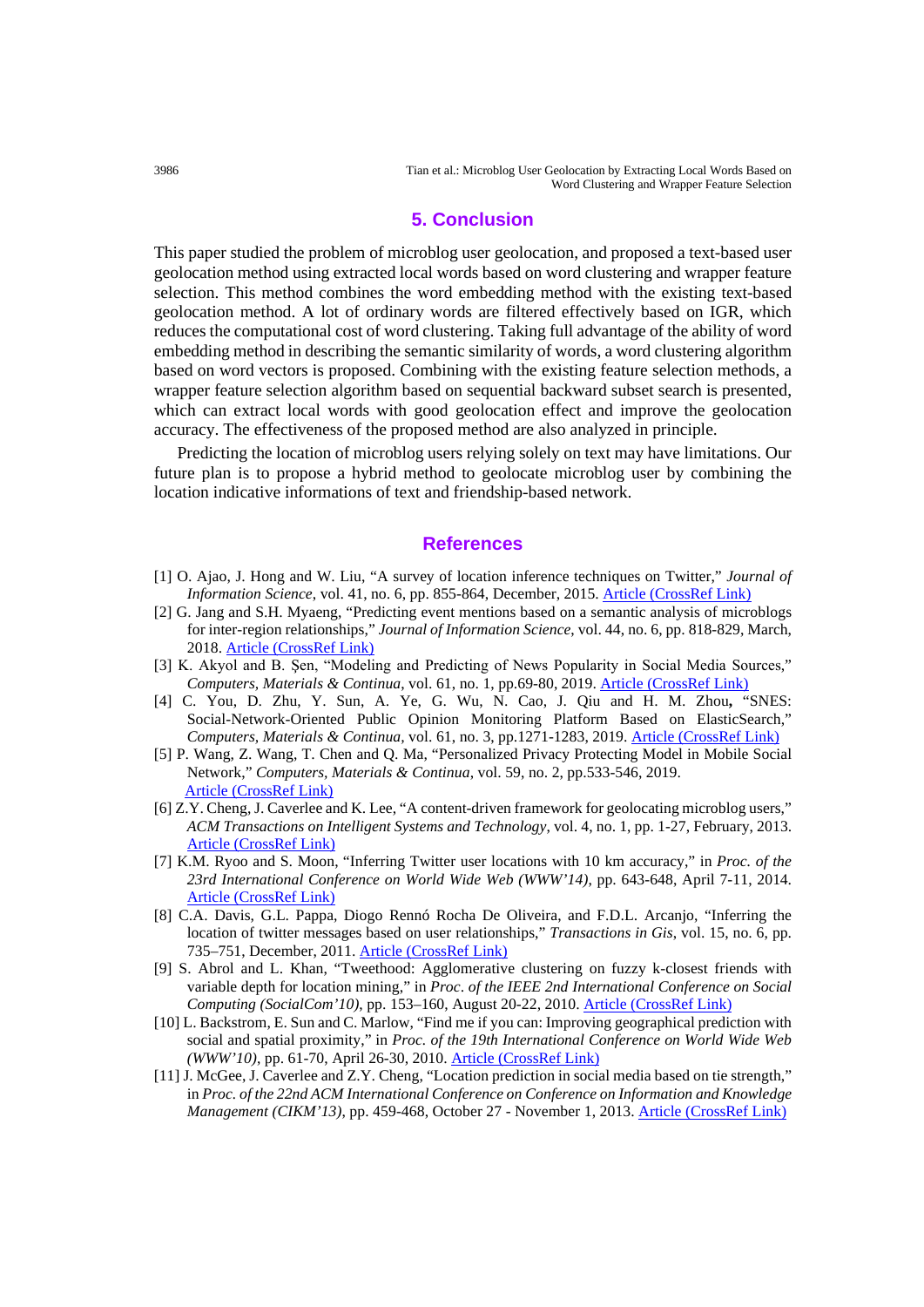- [12] D. Rout, B. Kalina, PreoțiucPietro Daniel, and C. Trevor, "Where's @wally: A classifcation approach to geolocating users based on their social ties," in *Proc. of the 24th ACM Conference on Hypertext and Social Media (HT'13)*, pp. 11-20, May 1-3, 2013. [Article \(CrossRef Link\)](https://doi.org/10.1145/2481492.2481494)
- [13] L. Kong, Z. Liu and Y. Huang, "Spot: Locating social media users based on social network context," *Journal Proceedings of the VLDB Endowment*, vol. 7, no. 13, pp. 1681-1684, January, 2014. [Article \(CrossRef Link\)](https://doi.org/10.14778/2733004.2733060)
- [14] D. Jurgens, "That's what friends are for: Inferring location in online social media platforms based on social relationships," in *Proc. of the 7th International AAAI Conference on Weblogs and Social Media (ICWSM'13)*, pp. 273-282, July 8-10, 2013. [Article \(CrossRef Link\)](https://aaai.org/ocs/index.php/ICWSM/ICWSM13/paper/view/6067/6366)
- [15] R. Compton, D. Jurgens and D. Allen, "Geotagging one hundred million twitter accounts with total variation minimization," in *Proc. of the IEEE International Conference on Big Data (Big Data'14)*, pp. 393-401, October 27-30, 2014. [Article \(CrossRef Link\)](https://doi.org/10.1109/BigData.2014.7004256)
- [16] A. Rahimi, T. Cohn and T. Baldwin, "Twitter user geolocation using a unified text and network prediction model," in *Proc. of the 53rd Annual Meeting of the Association for Computational Linguistics and the 7th International Joint Conference on Natural Language Processing (ACL-IJCNLP'15)*, pp. 630-636, July 26-31, 2015. [Article \(CrossRef Link\)](https://doi.org/10.3115/v1/P15-2104)
- [17] M. Ebrahimi, E. Shafieibavani, R. Wong, and F. Chen, "Twitter user geolocation by filtering of highly mentioned users," *Journal of the Association for Information Science and Technology*, vol. 69, no. 7, pp. 879-889, February, 2018. [Article \(CrossRef Link\)](https://doi.org/10.1002/asi.24011)
- [18] J. Eisenstein, B. O'Connor, N.A. Smith, and E.P. Xing, "A latent variable model for geographic lexical variation," in *Proc. of the 7th Conference on Empirical Methods in Natural Language Processing (EMNLP'10)*, pp. 1277-1287, October 9-10, 2010. [Article \(CrossRef Link\)](https://dl.acm.org/doi/10.5555/1870658.1870782)
- [19] Z.Y. Cheng, J. Caverlee and K. Lee, "You are where you tweet: a content-based approach to geo-locating twitter users," in *Proc. of the 19th ACM international Conference on Information and Knowledge Management (CIKM'10)*, pp. 759-768, October 26-30, 2010. [Article \(CrossRef Link\)](https://doi.org/10.1145/1871437.1871535)
- [20] B. Hecht, L. Hong, B. Suh, and E.H. Chi, "Tweets from Justin Bieber's heart: the dynamics of the location field in user profiles," in *Proc. of the 29th SIGCHI Conference on Human Factors in Computing Systems(CHI'11)*, pp. 237-246, May 7-12, 2011. [Article \(CrossRef Link\)](https://doi.org/10.1145/1978942.1978976)
- [21] B. Han, P. Cook and T. Baldwin, "Geolocation prediction in social media data by finding location indicative words," in *Proc. of the 24th International Conference on Computational Linguistics (COLING'12)*, pp. 1045–1062, December 8-15, 2012. [Article \(CrossRef Link\)](http://citeseerx.ist.psu.edu/viewdoc/summary?doi=10.1.1.308.3185)
- [22] B. Han, P. Cook and T. Baldwin, "Text-based twitter user geolocation prediction," *Journal of Artificial Intelligence Research*, vol. 49, no. 1, pp. 451–500, January, 2018. [Article \(CrossRef Link\)](https://doi.org/10.1613/jair.4200)
- [23] L. Chi, K.H. Lim, N. Alam, and C. Butler, "Geolocation Prediction in Twitter Using Location Indicative Words and Textual Features," in *Proc. of the 2nd Workshop on Noisy User-generated Text(WNUT'16)*, pp. 227-234, December 11, 2016. [Article \(CrossRef Link\)](https://www.aclweb.org/anthology/W16-3930.pdf)
- [24] T. Mikolov, K. Chen, G. Corrado, and J. Dean, "Efficient Estimation of Word Representations in Vector Space," in *Proc. of 1st International Conference on Learning Representations (ICLR'13)*, May 2-4, 2013. [Article \(CrossRef Link\)](https://arxiv.org/abs/1301.3781)
- [25] W.X. Che, Z.H. Li and T. Liu, "LTP: A Chinese language technology platform," in *Proc. of the 23rd International Conference on Computational Linguistics (COLING'10)*, pp. 13-16, August 23-27, 2010. [Article \(CrossRef Link\)](https://dl.acm.org/doi/10.5555/1944284.1944288)
- [26] J. R. Finkel, T. Grenager, and C. Manning, "Incorporating Non-local Information into Information Extraction Systems by Gibbs Sampling," in *Proc. of the 43nd Annual Meeting of the Association for Computational Linguistics (ACL'05)*, pp. 363-370, June 25-30, 2005. [Article \(CrossRef Link\)](https://doi.org/10.3115/1219840.1219885)